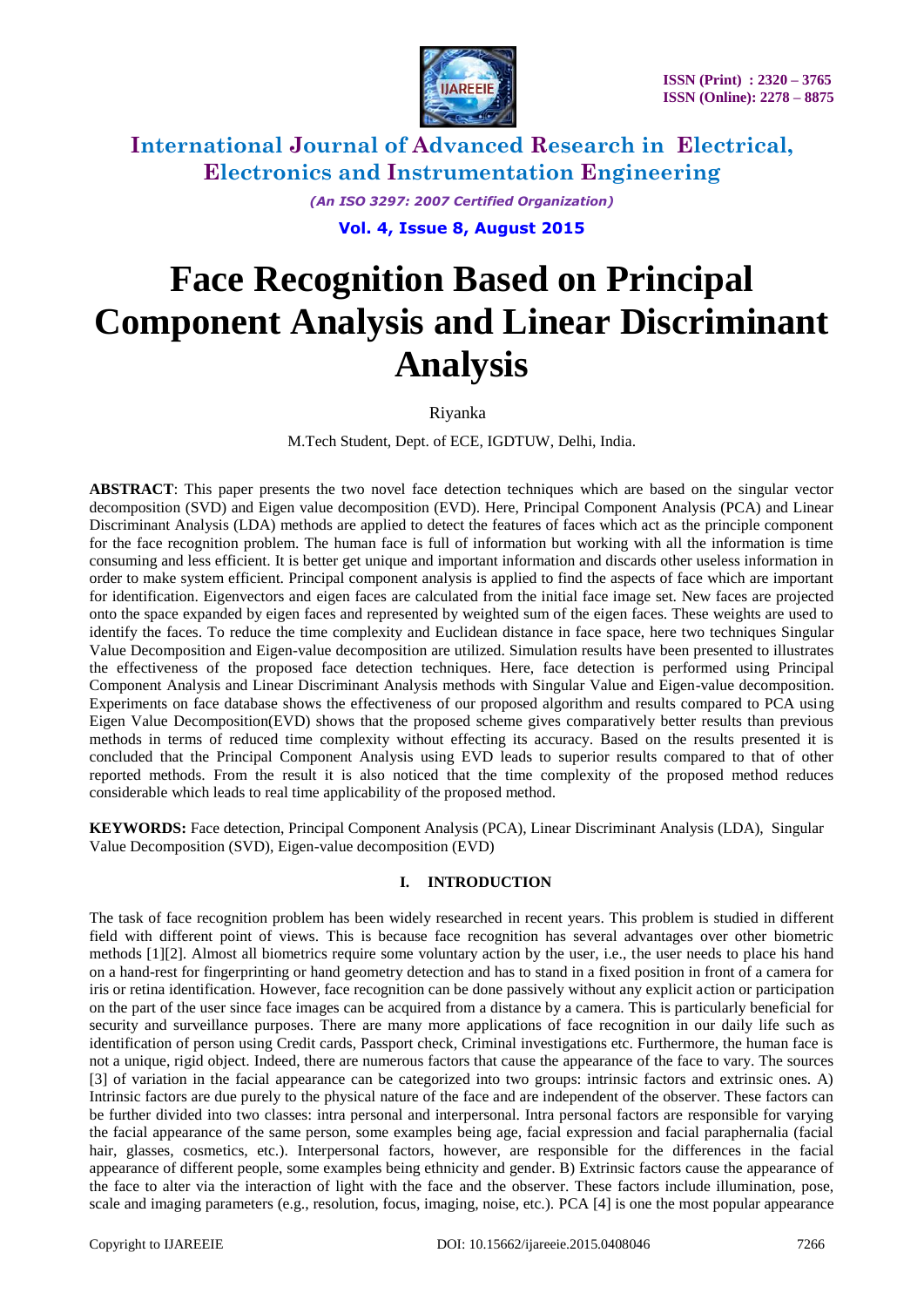

*(An ISO 3297: 2007 Certified Organization)*

### **Vol. 4, Issue 8, August 2015**

based holistic approach and linear method, in which the whole face region is taken into account as input data into face recognition system. Examples of holistic methods are Eigen faces (most widely used method for face recognition),that's why PCA is known as Eigen space Projection which is based on linearly Projection the image space to a low dimension feature space that is known as Eigen space. It tries to find Eigen vectors of Covariance matrix that corresponds to the direction of Principal Components of original data.PCA is an unsupervised technique. In Supervised, teacher provides a category label or cost for each pattern in the training set ,means classes of the patterns is already known. In Unsupervised, the system forms clusters or natural groupings of the input patterns, means classes of the patterns not known a prior. The key procedure in PCA is based on Karhunen Loeve transformation (KLT) [5] [6].

The face is our primary focus of attention in social intercourse, playing a major role in conveying identity and emotion. Although the ability to infer intelligence or character from facial appearance is suspect, the human ability to recognize faces is remarkable. We can recognize thousands of faces learned throughout our lifetime and identify familiar faces at a glance even after years of separation. This skill is quite robust, despite large changes in the visual stimulus due to viewing conditions, expression, aging, and distractions such as glasses, beards or changes in hair style. Face recognition from images is a subarea of the general object recognition problem. Applications in law enforcement for mug shot identification, verification for personal identification such as driver's licenses and credit cards, gateways to limited access areas, and surveillance of crowd behaviour are all potential applications of a successful face recognition system. Face recognition has become an important issue in many applications such as security systems, credit card verification and criminal identification [7]-[10].

### **II. LITEARAURE SURVEY**

In [7], Martinez et. al presents the appearance-based paradigm for object recognition, the algorithms based on LDA (linear discriminant analysis) are better than those based on PCA (principal components analysis). Our overall conclusion is that when the training data set is small, PCA can outperform LDA and, also, that PCA is less sensitive to different training data sets.

In [8], Lu et. al describes that the linear discriminant analysis (LDA)-based methods suffer from the disadvantage that their optimality criteria are not directly related to the classification ability of the obtained feature representation. Authors propose a new algorithm that deals with both of the shortcomings in an efficient and cost effective manner. This method is compared, in terms of classification accuracy, to other commonly used FR methods on two face databases. Results indicate that the performance of the proposed method is overall superior to those of traditional FR approaches, such as the eigenfaces, fisherfaces, and D-LDA methods.

In [9], Lu et. al introduced low-dimensional feature representation with enhanced discriminatory power is of paramount importance in face recognition (FR) systems. It is, therefore, not surprising that linear techniques, such as those based on principle component analysis (PCA) or linear discriminant analysis (LDA), cannot provide reliable and robust solutions to those FR problems with complex face variations. Authors propose a kernel machine-based discriminant analysis method, which deals with the nonlinearity of the face patterns' distribution.

In [10], Xiaofei et. al proposed an appearance-based face recognition method called the Laplacianface approach. By using locality preserving projections (LPP), the face images are mapped into a face subspace for analysis. Different from principal component analysis (PCA) and linear discriminant analysis (LDA) which effectively see only the Euclidean structure of face space, LPP finds an embedding that preserves local information, and obtains a face subspace that best detects the essential face manifold structure. The unwanted variations resulting from changes in lighting, facial expression, and pose may be eliminated or reduced.

### **III. FACE RECOGNITION TECHNIQUES**

### **A. Principal Components Analysis (PCA)**

Given an s dimensional vector representation of each face in a training set of images, Principal Component Analysis (PCA) tends to find a t dimensional subspace whose basis vectors correspond to the maximum variance direction in the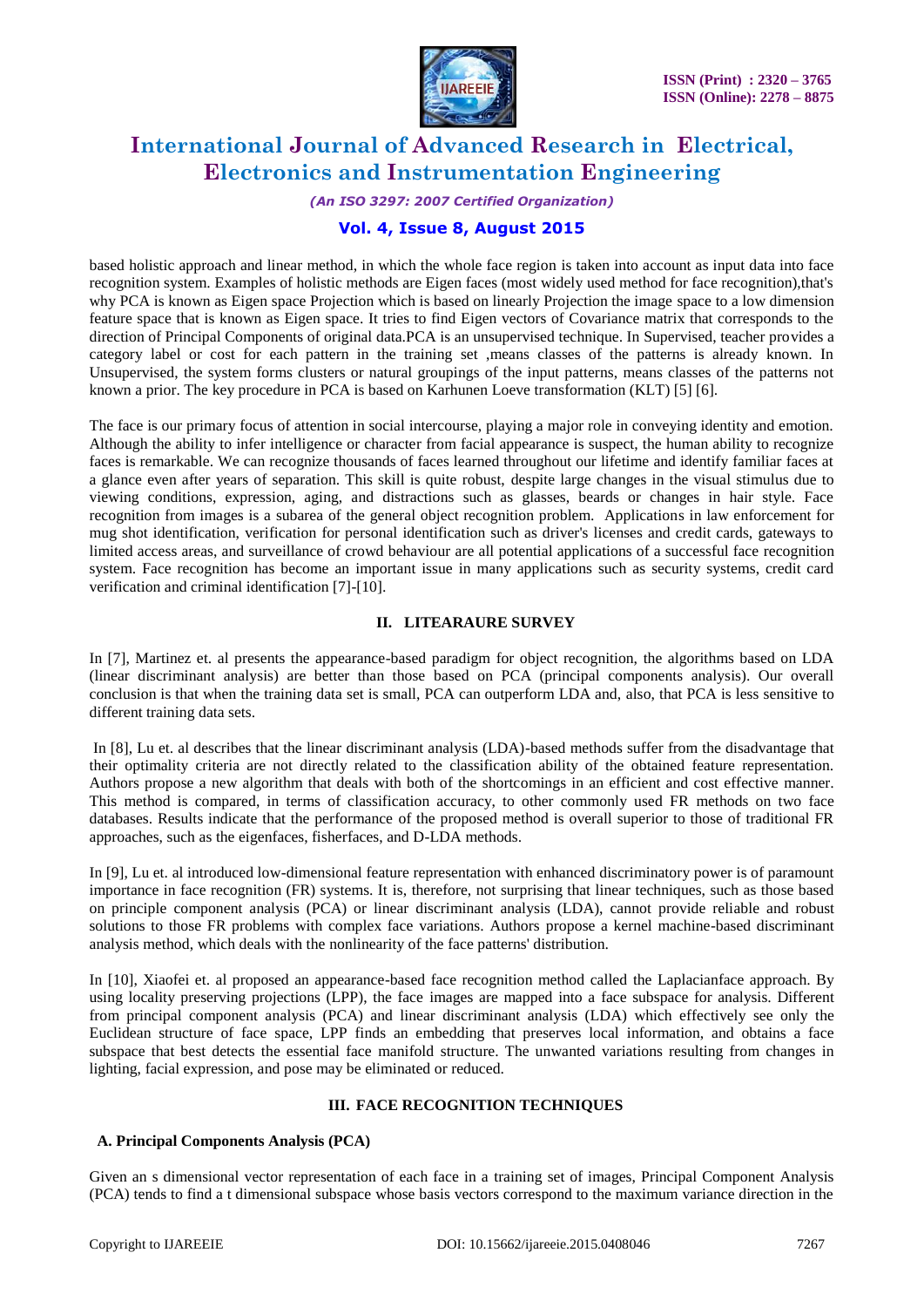

*(An ISO 3297: 2007 Certified Organization)*

### **Vol. 4, Issue 8, August 2015**

original image space. This new subspace is normally lower dimensional  $t \ll s$ . If the image elements are considered as random variables, the PCA basis vectors are defined as eigenvectors of the scatter matrix. The Eigenface algorithm uses PCA for dimensionality reduction to find the vectors which best account for the distribution of face images within the entire image space. These vectors define the subspace of face images and the subspace is called face space. All faces in the training set are projected onto the face space to find a set of weights that describes the contribution of each vector in the face space. To identify a test image, it requires the projection of the test image onto the face space to obtain the corresponding set of weights. By comparing the Euclidean distances between the weight of the test image with the set of weights of the faces in the training set, the face in the test image can be identified. The key procedure in PCA is based on Karhunen Loeve transformation [11]-[13].

#### **B. Linear Discriminant Analysis (LDA)**

In LDA the goal is to find an efficient or interesting way to represent the face vector space. But exploiting the class information can be helpful to the identification tasks; Linear Discriminant Analysis (LDA) finds the vectors in the underlying space that best discriminate among classes. LDA aims to find an optimal transformation that tries to maximise the ratio

$$
J_{LDA}(W) = arg \ max w \frac{|W^{T} S_B W|}{|W^{T} S_W W|} \quad (1)
$$

where  $S_B$  is the between-class scatter matrix and  $S_W$  is the within-class scatter matrix. Thus, by solving a generalised eigenvalues problem, the projection vector W can be found as the eigenvectors of  $S_W^{-1} S_B$  corresponding to the largest eigenvalues. When the sample size is smaller than the dimensionality of samples, however,  $S_W$  becomes singular and we cannot compute  $S_W^{-1}S_B$  directly. There are two fundamental problems with the linear discriminant analysis (LDA) for face recognition. First one is LDA is not stable because of the small training sample size problem. The other is that it would collapse the data samples of different classes into one single cluster when the class distributions are multimodal

#### **IV. FACE RECOGNITION BASED ON PCA AND LDA**

#### A. **Training**

- a) Select a training set that includes a number of leaf images. Let a leaf image  $I(x; y)$  of  $N^2$  dimension  $(N \times N)$ represent as a column vector of  $N^2 \times 1$  dimension. A data set of *M* images can therefore be mapped to a collection of points in this high dimension "leaf space" as  $I_1, I_2, \ldots, I_M$ .
- b) Compute the mean of the training set and normalized the set by subtracting the mean from each leaf image in the training set.

$$
A = \frac{1}{M} \sum_{n=1}^{M} l_n \tag{2}
$$

$$
\Phi_i = I_i - A \tag{3}
$$

$$
C = \frac{1}{M} \sum_{n=1}^{M} \Phi_i \Phi_n^T = X X^T \tag{4}
$$

where

$$
X = [\Phi_1, \Phi_2, \dots \dots \Phi_M]
$$
 (5)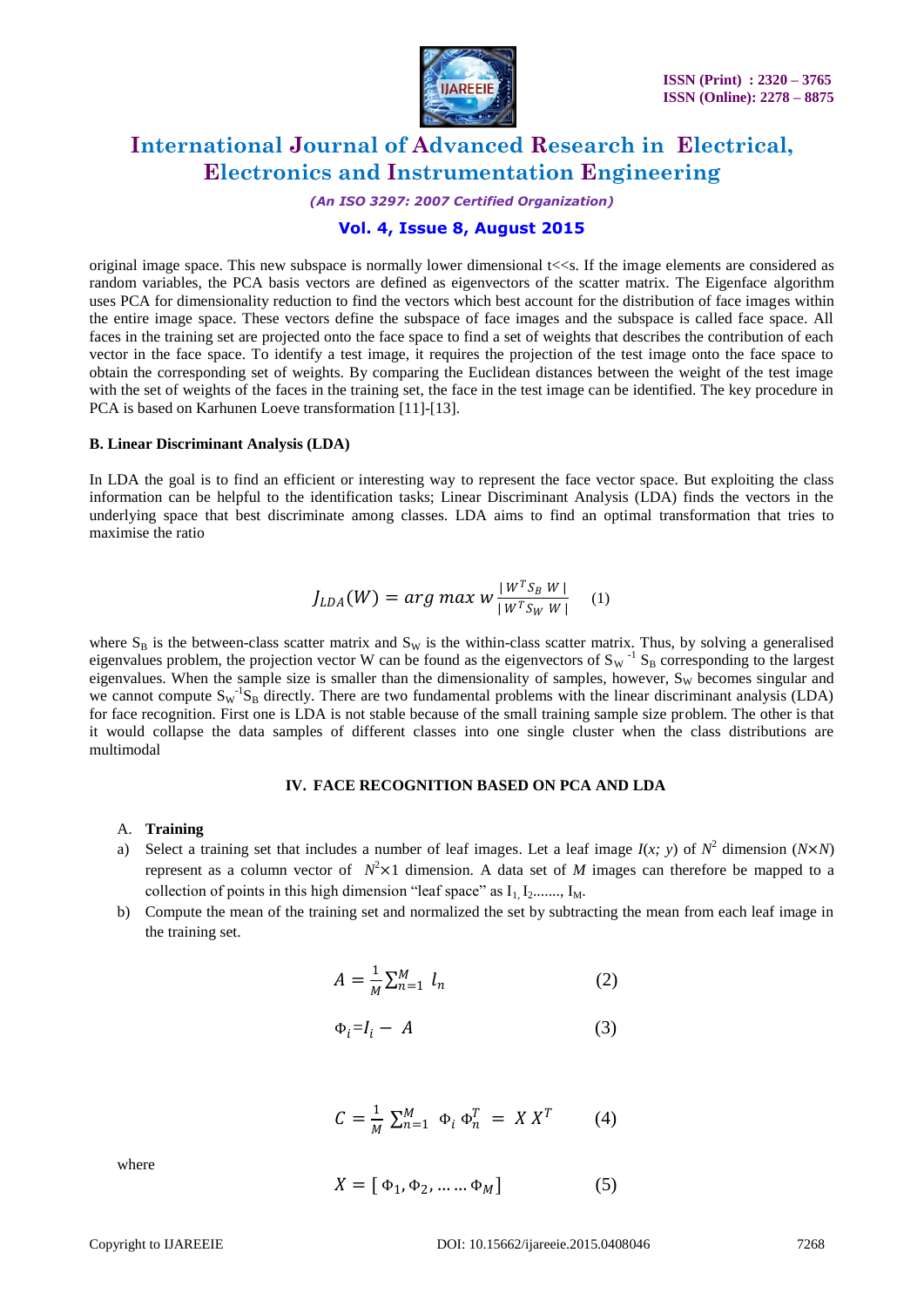

*(An ISO 3297: 2007 Certified Organization)*

### **Vol. 4, Issue 8, August 2015**

c) **Eigen Value Decomposition (EVD):** Factorize covariance matrix *C* to compute the Eigen values and Eigenvectors of, which has dimension of  $N^2 \times N^2$ , for typical image size, this size would be a very high value. Therefore, we need a computationally feasible method to determine these eigenvectors. If the number of data points in the image space is less than of the space  $M \ll N^2$  there will be only M-1 meaning full eigenvectors, and rest of the eigenvectors will have eigen values zero.

$$
(C - \Lambda_i I)v_i = 0 \tag{6}
$$

d) Choose the eigenvectors corresponding to the highest eigen values, by combining these after sorting from higher to lower we get feature or projection vector.

$$
v_i = V \tag{7}
$$

e) Now we can project the each face in the set into lower dimension and reconstruct it as a eigen faces as shown in flow chart Fig. 2. Each of the centered training images  $\Phi_i$  is projected onto the eigen space. To project an image onto the eigen space, calculate the dot product of the image with sorted eigenvectors.

$$
\widehat{\Phi}_i = V^T \Phi_i \tag{8}
$$

#### B. **Testing**

a) Each test image is first mean centered by subtracting the mean image.

$$
\overline{t_i} = t_i - A \tag{9}
$$

b) Then, projected into the same eigen space defined by *V*

$$
\widehat{\mathfrak{t}_i} = V^T \,\bar{t_i} \qquad \qquad (10)
$$

c) Now, calculate the euclidean distance to measure the distance between the projected feature vector of the test image with projected feature vector of each leaf image in the training set.

$$
\epsilon = \|\hat{\mathbf{t}}_i - \widehat{\Phi}_i\|^2 \qquad (11)
$$

d) At the last compare the Euclidean distance, and showing the leaf image which has minimum Euclidean distance.

#### **V. EXPERIMENTAL RESULTS**

In this section, detail simulation results have been presented using singular vector decomposition (SVD) and Eigen value decomposition (EVD). All the images are resized to a resolution of  $50 \times 50$  pixels. All the simulations have been done with MATLAB 7.11.

#### **A. Face Recognition using EVD-PCA**

Here, experiment is preformed using Eigen value decomposition- Principal Components Analysis for the face recognition problem.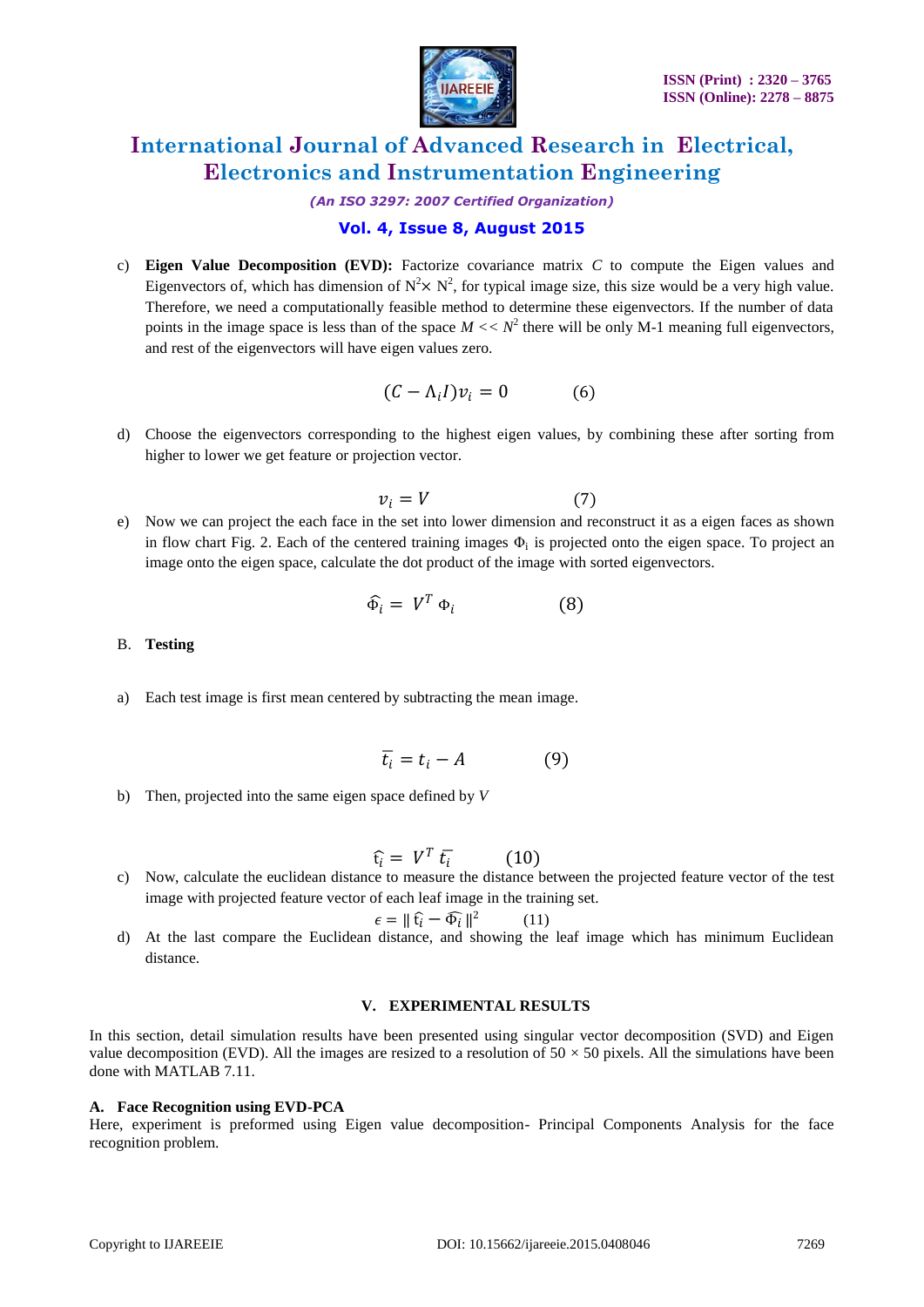

*(An ISO 3297: 2007 Certified Organization)* **Vol. 4, Issue 8, August 2015**





Fig. 1 Input faces for PCA-EVD

Eight different Input faces are used for PCA-EVD as known as training images. The pictures used in the training set must have taken under the same lighting conditions, and it must be normalized to have the eyes and mouths aligned properly across all images Then their eigen faces are calculated by MATLAB software. Fig. 1 shows the input faces for face recognition algorithm.



### Fig. 2 Eigen faces for PCA-EVD

The eigenfaces are calculated by a mathematical process called principal component analysis (PCA) on a large set of images having different human faces. Eigenfaces appear as light and dark areas that are arranged in a specific pattern. The eigenfaces images look very little like a face. Each eigenface have eigenvalues shows how much the images in the training set vary from the mean image in that direction. Fig. 2 shows the corresponding eigen faces for EVD-PCA algorithm.



Fig. 3 Test image for PCA-EVD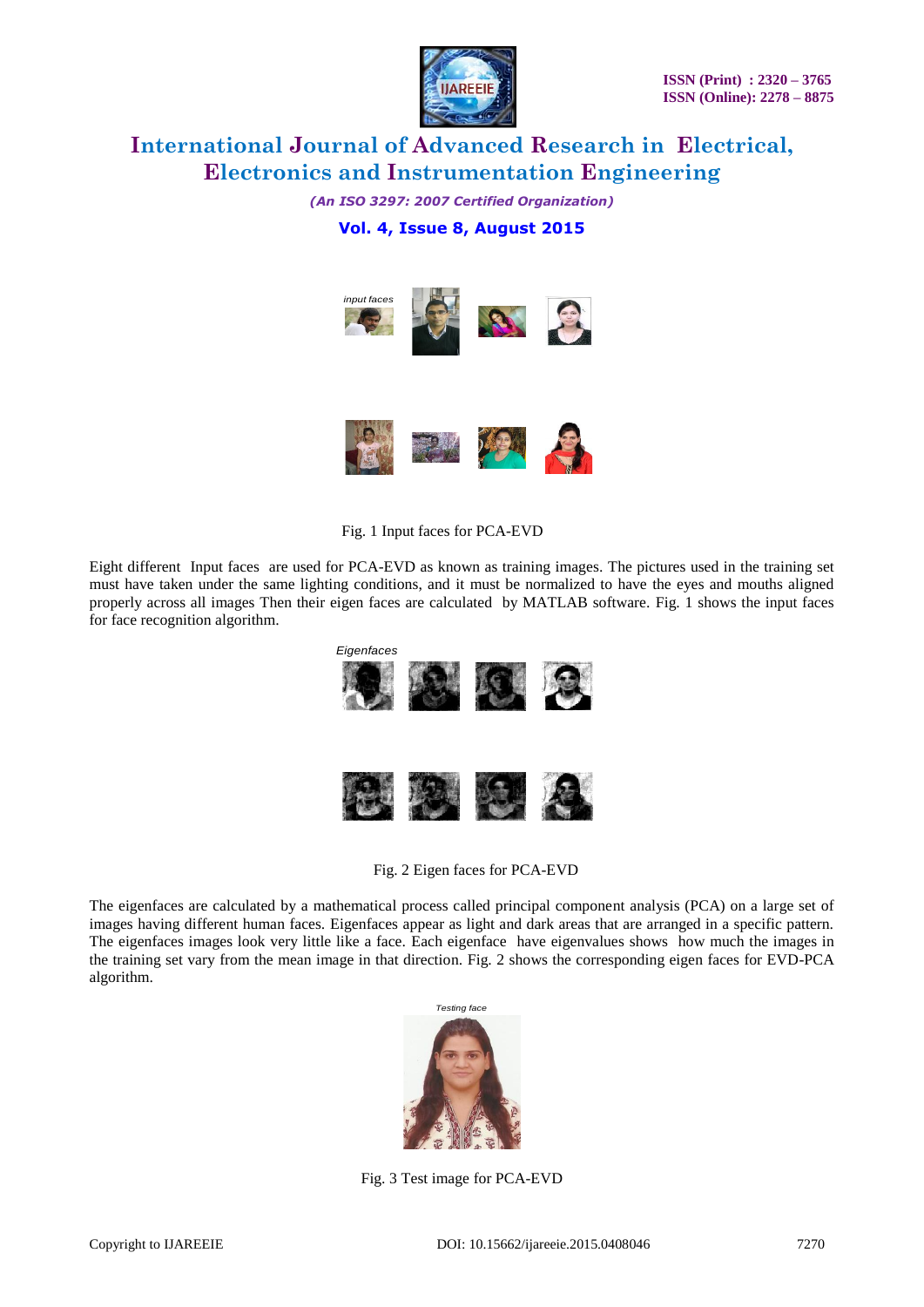

*(An ISO 3297: 2007 Certified Organization)*

# **Vol. 4, Issue 8, August 2015**

Fig. 3 shows the test image. The testing image will be compared to the input images. The image having least Euclidean distance will be displayed showing the best match of the testing image.



Fig. 4 Identified image for PCA-EVD

Fig. 4 shows the identified face using EVD-PCA.

### **B. Face Recognition using SVD-PCA**

Here, experiment is preformed using singular vector decomposition- Principal Components Analysis for the face recognition problem.





PCA can be implemented by using EVD or SVD methods, both can be used to find principal components and will give the same results in most cases. Same Input faces are used for PCA-SVD as known as training images. Fig. 5 shows the input faces for face recognition SVD-PCA algorithm.



Fig. 6 Eigen faces for PCA-SVD

Same procedure is done on PCA-SVD. Fig. 6 shows the corresponding eigen faces for SVD-PCA algorithm.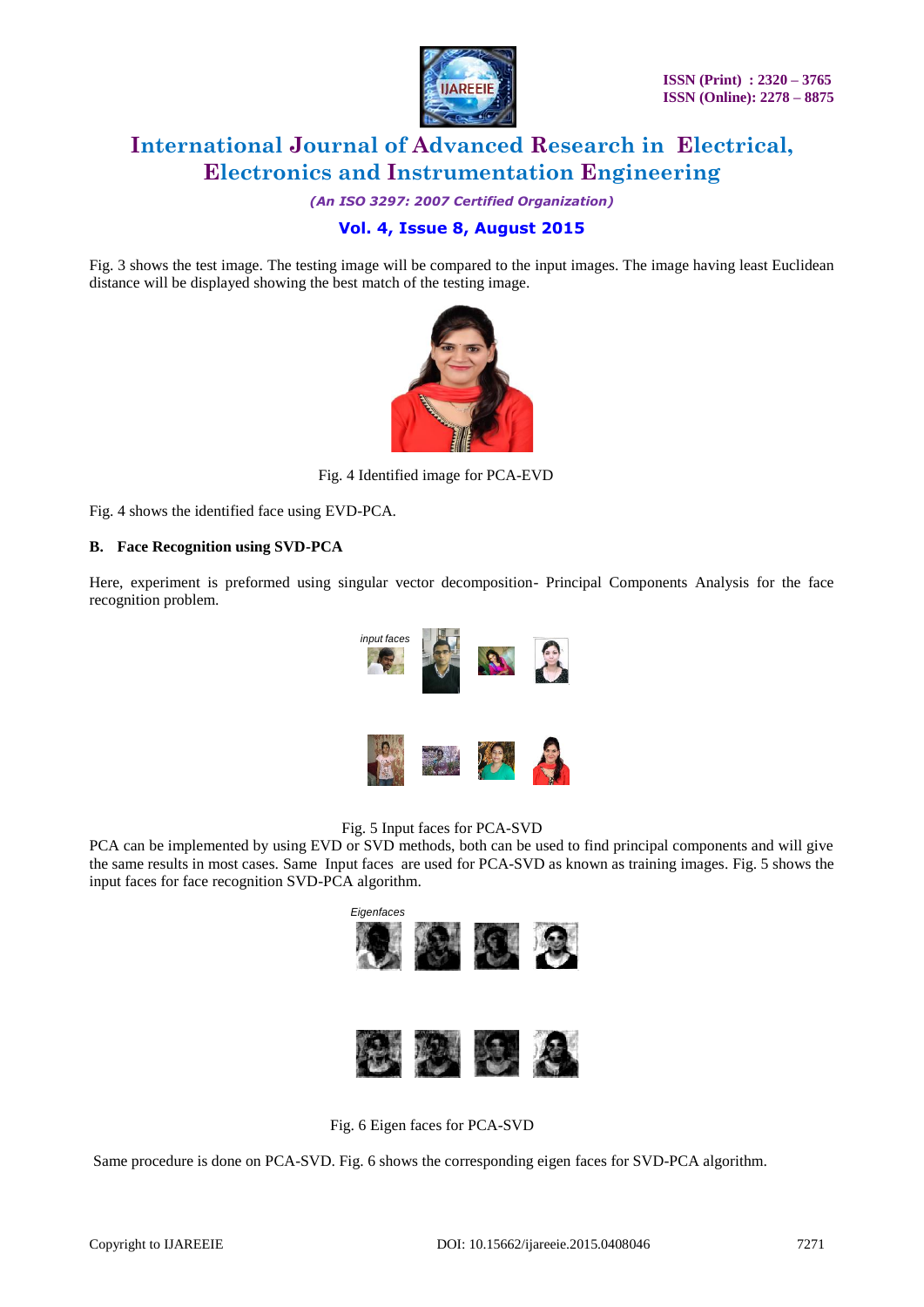

*(An ISO 3297: 2007 Certified Organization)*

## **Vol. 4, Issue 8, August 2015**



Fig. 7 Test image for PCA-SVD

Similarly, the testing image will be compared to the input images and the image having least Euclidean distance will be displayed showing the best match of the testing image. Fig. 7 shows the test image.



Fig. 8 Identified image for PCA-SVD

Fig. 8 shows the identified face using SVD-PCA. In case of SVD-PCA algorithm the identified image is more accurate or same as that of Test image where as in EVD-PCA algorithm identified image is not accurate as that of test image.

#### . **C. Face Recognition using SVD-LDA**

Face recognition using Eigenvalue Decomposition-Linear Discriminant Analysis Algorithm is applied in this example.



Fig. 9 Input faces for LDA-EVD,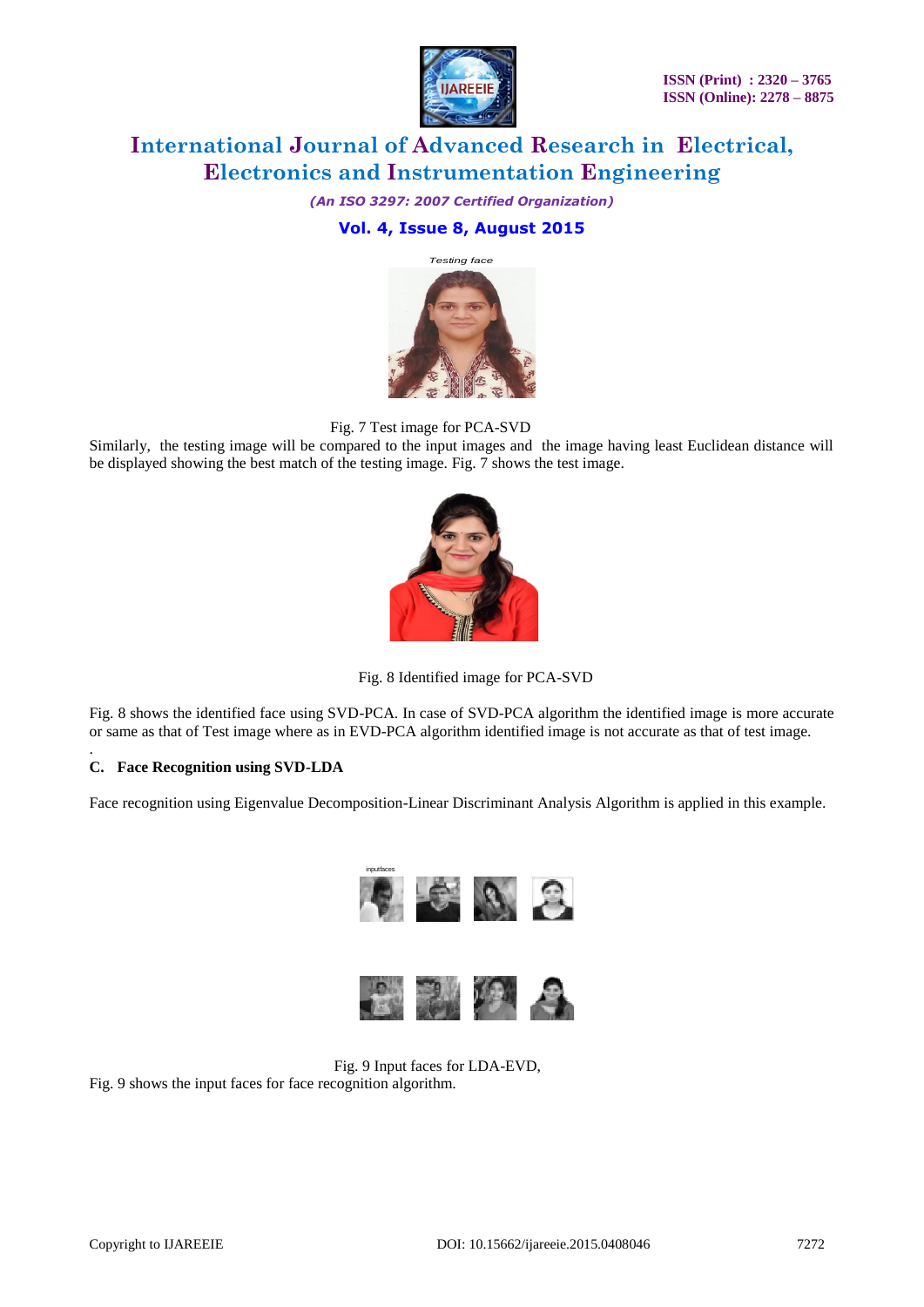

*(An ISO 3297: 2007 Certified Organization)*

### **Vol. 4, Issue 8, August 2015**





 Fig. 10 Fisher faces for LDA-EVD Fig. 10 shows the corresponding fisherfaces for SVD-LDA algorithm.



Fig. 11 Test image for LDA-EVD

Fig. 11 shows the test image.



### Fig. 12 Identified image for PCA-EVD

Fig. 12 shows the identified face using SVD-LDA algorithm. In case of SVD-PCA algorithm the identified image is more accurate or same as that of Test image where as in SVD-LDA algorithm identified image is not accurate as that of test image. SVD-PCA algorithm gives better result if we compare with SVD-LDA

#### **VI. CONCLUSION**

Principle Component Analysis (PCA) is well known scheme for dimension reduction. It has been used widely in many applications involving high-dimensional data, such as face recognition. In this paper we present a new variant on Principle Component Analysis (PCA) for face recognition by reducing dimensions of input data using matrix representation and after that using Singular Value Decomposition (SVD) to get the projection matrix, to project the high dimensional face images into low dimensional face space. Experiments on face database shows the effectiveness of our proposed algorithm and results compared to PCA using Eigen Value Decomposition (EVD) shows that the proposed scheme gives comparatively better results than previous methods in terms of reduced time complexity without effecting its accuracy.